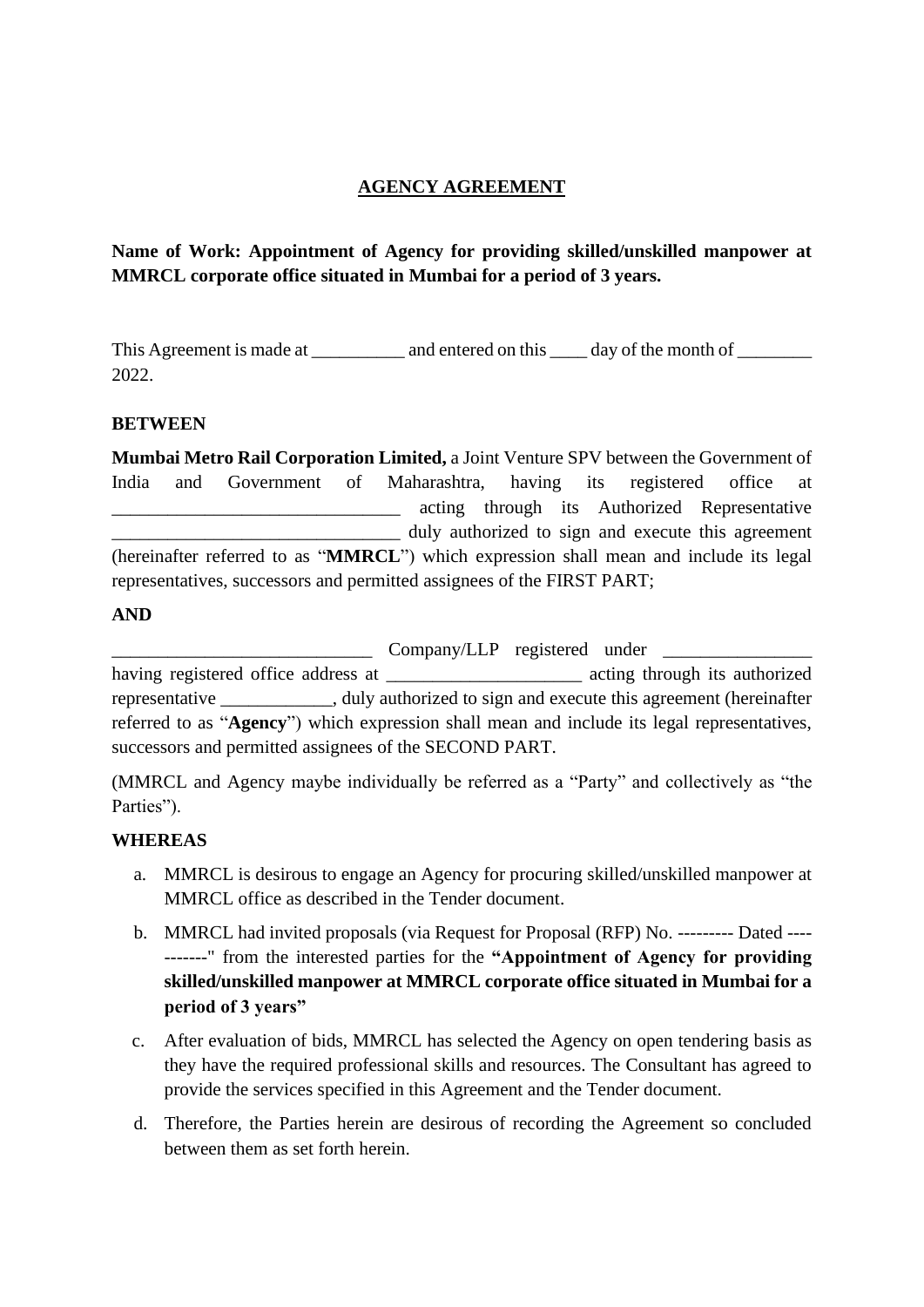# **NOW THIS AGREEMENT WITNESSES AS FOLLOWS:**

- 1. MMRCL has received Letter of Acceptance (LoA) dated \_\_\_\_\_\_\_\_\_\_ from the Agency.
- 2. Agency shall be responsible to provide outsourced skilled/unskilled manpower as per the requirement of MMRCL who shall perform work as assigned to them by the concerned officer in charge of MMRCL.
- 3. This Agreement shall commence from the date mentioned in the LoA and shall remain in force for a period of 3 years or until the contract value is exhausted, whichever is earlier/ from the date of signing of this Agreement and shall remain in force until . 2025 or until the contract value is exhausted whichever is earlier. The Agreement can further be extended for a period of 2 years subject to satisfactory service or requirement of MMRCL prevailing at that time.
- 4. The scope of service requires the Agency to provide Manpower Services in Multi-Tasking (Skilled) and Back Office (Skilled/Unskilled) category at MMRCL premises. Agency would be required to provide sufficient and qualified manpower based on type of academic and skill requirement who can perform the work assigned to them by concerned officer of MMRCL (Annexure \_\_\_).
- 5. The services to be performed by Agency shall be on man-month basis. Payments to Agency will be made on monthly basis after deduction of applicable taxes and at such rates as described in the fee schedule/payment terms attached to the Agreement (Annexure \_\_\_).
- 6. All the services to be provided by the Agency shall be performed with promptness and diligence in a workmanlike manner and at a level of proficiency to be expected of an Agency with such background and experience that the Agency has represented.
- 7. MMRCL has the right to review performance of Agency at regular intervals during the contract period and shall have the sole discretion to decide whether contract should be continued or not.
- 8. Agency shall be solely responsible for compliance to applicable laws and statutory obligations, such as, wages, allowances, compensations, EPF, Bonus, Gratuity, ESI etc. relating to contract personnel deployed in MMRCL. MMRCL shall have no liability whatsoever in this regard.
- 9. Agency to submit a Performance Security deposit / Performa bank guarantee equal to 3% of the contract value for the duration of the valid contract / extended period in favor of MMRC at the time of signing of the Agreement.
- 10. Agency shall ensure proper conduct of manpower provided in the office premises and make sure that the outsourced manpower adhere to the norms of conduct and rules and regulations of MMRCL.
- 11. This Agreement shall not be amended, modified or supplemented, except by a written instrument executed by the Parties hereto.